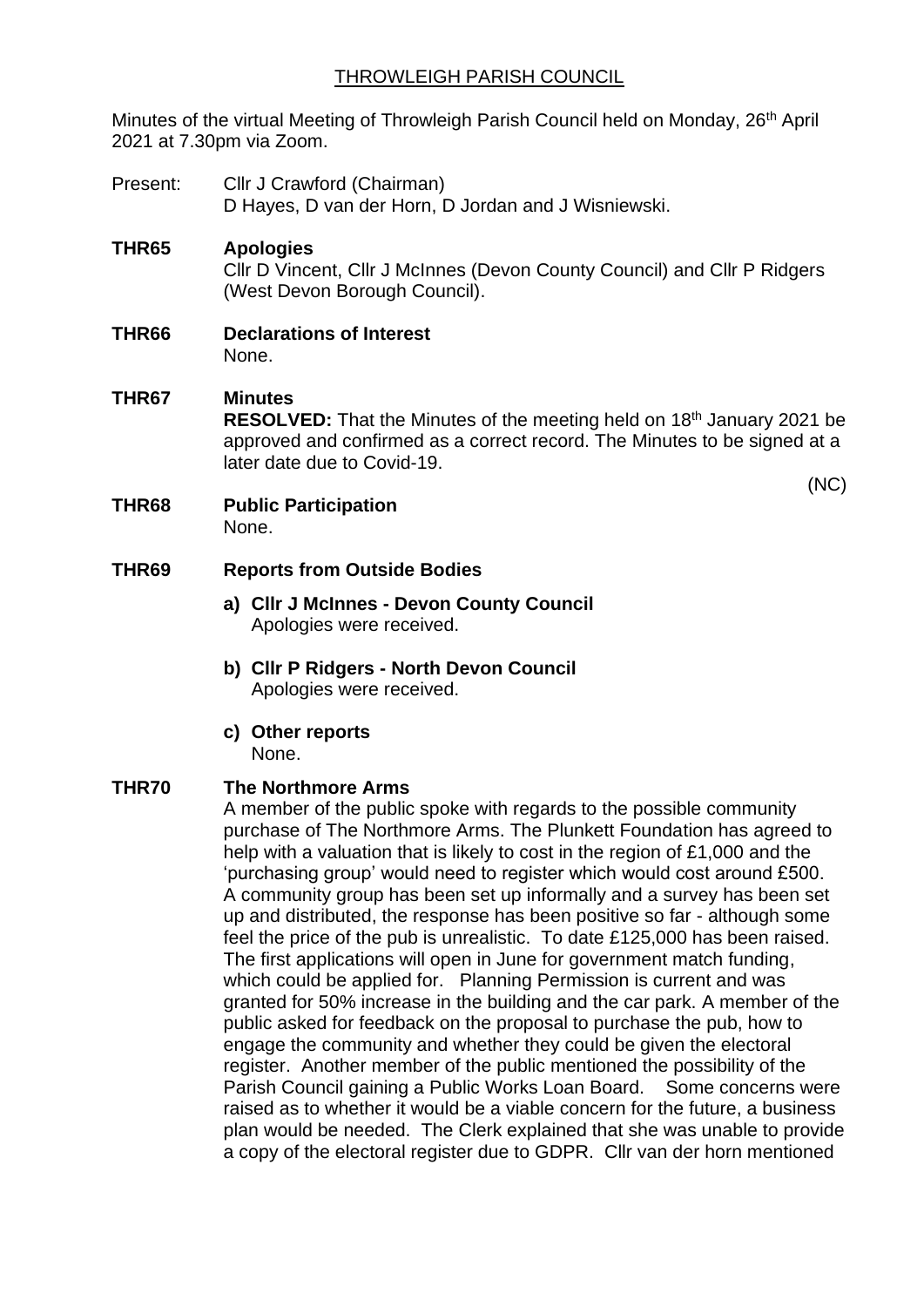about posting leaflets door to door, which is what the parish council did with their Parish Council magazine.

**RESOLVED:** That the Parish Council supports the concept of the proposals and welcomes any future discussions and possible contribution of funds towards the project.

(NC)

# **THR71 Planning Application - The Throwleigh Centre Proposed:** Use of Throwleigh Centre as a residential training centre under the established C2 planning use of the building. **Location:** The Throwleigh Centre **Applicant:** Mr Van Heerden **RESOLVED**: That the Parish Council supports the application as the Throwleigh Centre has always been used for this and supports this use.

(NC)

## **THR72 Finance**

#### a) **Payments and Receipts**

Members were circulated the Payments and Receipts, prior to the Agenda.

#### **Payments – 18th January - 31st March 2021**

| <b>NO</b> | <b>DESCRIPTION</b>     | <b>PAYEE</b>            | <b>AMOUNT</b> |
|-----------|------------------------|-------------------------|---------------|
| 21        | Salary                 | <b>K</b> Graddock       | £366.34       |
| 22        | PAYE and NI            | <b>HMRC</b>             | £91.60        |
| 23        | <b>Defib Batteries</b> | K Graddock (paid for in | £283.96       |
|           |                        | February)               |               |
| 24        | Office 365             | <b>K</b> Graddock       | £79.99        |

#### **Payments - 1 st April - 26 th April 2021**

| <b>NO</b> | <b>DESCRIPTION</b> | <b>PAYEE</b> | <b>AMOUNT</b> |
|-----------|--------------------|--------------|---------------|
|           | DALC - Subs        | <b>DALC</b>  | £73.40        |

**RESOLVED:** that the Payments as detailed above and Receipts totalling £821.89 and £73.40 be approved and actioned by the Clerk.

(NC)

**b) Request from Chagford Cricket Club RESOLVED:** That a donation of £100.00 be approved.

(NC)

# **THR73 West Devon Borough Council - Phone Box Consultation**

Information was received from WDBC re: Phone Box Consultation however, none of them are located within the parish.